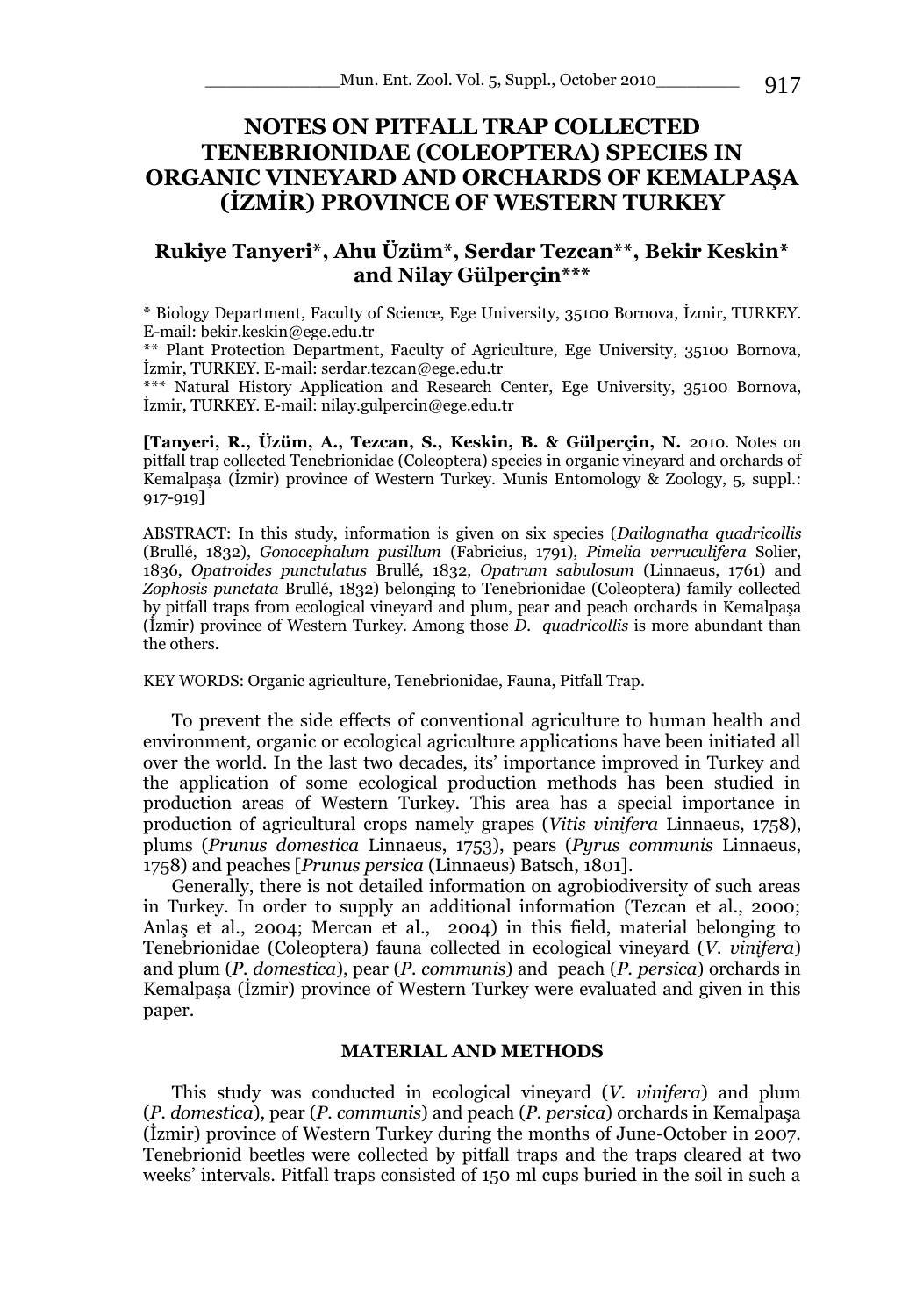way that the lip of the trap was at ground level. They were half filled with ethylen glycol and water mixture as 1:1 ratio. Material were determined by the fourth author following Reitter (1892, 1900, 1903) and Penrith & Penrith (1983) and were housed in LEMT (Lodos Entomological Museum, Turkey), Plant Protection Department, Faculty of Agriculture, Ege University, İzmir, Turkey.

## **RESULTS**

#### *Dailognatha quadricollis* (Brullé, 1832)

**Material examined:** *Vitis vinifera***:** 19.vi.2007, 65 exs., 29.vi.2007, 167 exs., 19.vii.2007, 74 exs., 30.vii.2007, 28 exs., 14.viii.2007, 37 exs., 31.viii.2007, 32 exs., 14.ix.2007, 6 exs., 05.x.2007, 3 exs.; *Prunus domestica***:** 19.vi.2007, 25 exs., 29.vi.2007, 34 exs., 30.vii.2007, 8 exs., 14.viii.2007, 67 exs., 31.viii.2007, 66 exs., 14.ix.2007, 9 exs., 05.x.2007, 10 exs.; *Prunus persica***:** 19.vi.2007, 31 exs., 29.vi.2007, 19 exs., 19.vii.2007, 60 exs., 30.vii.2007, 24 exs., 14.viii.2007, 35 exs., 31.viii.2007, 18 exs., 14.ix.2007, 16 exs.; *Pyrus communis***:** 19.vi.2007, 2 exs., 29.vi.2007, 122 exs., 19.vii.2007, 93 exs., 30.vii.2007, 58 exs., 14.viii.2007, 110 exs., 31.viii.2007, 87 exs., 14.ix.2007, 9 exs., 05.x.2007, 19 exs. Totally 1334 specimens.

#### *Gonocephalum pusillum* (Fabricius, 1791)

**Material examined:** *V. vinifera***:** 19.vi.2007, 1 ex., 19.vii.2007, 2 exs.; *P. domestica***:**  19.vi.2007, 8 exs.; *P. persica***:** 19.vi.2007, 79 exs., 29.vi.2007, 17 exs., 19.vii.2007, 21 exs., 30.vii.2007, 1 ex., 14.viii.2007, 1 ex.; *P. communis***:** 19.vi.2007, 3 exs., 29.vi.2007, 3 exs., 19.vii.2007, 1 ex. Totally 137 specimens.

## *Pimelia verruculifera* Solier, 1836

**Material examined:** *V. vinifera***:** 19.vi.2007, 2 exs., 29.vi.2007, 1 ex., 19.vii.2007, 1 ex.; *P. domestica***:** 19.vi.2007, 9 exs., 29.vi.2007, 1 ex. Totally 14 specimens.

### *Opatroides punctulatus* Brullé, 1832

**Material examined:** *V. vinifera***:** 19.vii.2007, 2 exs.; *P. domestica***:** 31.viii.2007, 1 ex.; *P. persica***:** 19.vii.2007, 1 ex. Totally 4 specimens.

#### *Opatrum sabulosum* (Linnaeus, 1761)

**Material examined:** *V. vinifera***:** 14.ix.2007, 1 ex., 05.x.2007, 1 ex. Totally 2 specimens.

#### *Zophosis punctata* Brullé, 1832

**Material examined:** *V. vinifera***:** 31.viii.2007, 1 ex. Totally 1 specimen.

#### **DISCUSSION**

The dominant species in the collected material was *D. quadricollis* (1334 caught individuals) and the relative abundance of this species is 89,41%. *G. pusillum* (137), *P. verruculifera* (14), *O. punctulatus* (4), *O. sabulosum* (2) and *Z. punctata* (1) followed by the relative abundances of 9.18; 0,94; 0,27; 0,13; 0,07 percent, respectively. Among those *D. quadricollis*, *G. pusillum*, *O. punctulatus* and *O. sabulosum* were reported from organic cherry orchards by Tezcan et al. (2000).

In organic vineyard the number of recorded species was six (*D. quadricollis*, *G. pusillum*, *P. verruculifera*, *O. punctulatus*, *O. sabulosum*, *Z. punctata*), in plum orchard four (*D. quadricollis*, *G. pusillum*, *P. verruculifera*, *O. punctulatus*), in peach orchard three (*D. quadricollis*, *G. pusillum*, *O. punctulatus*), in pear orchard two (*D. quadricollis*, *G. pusillum*).